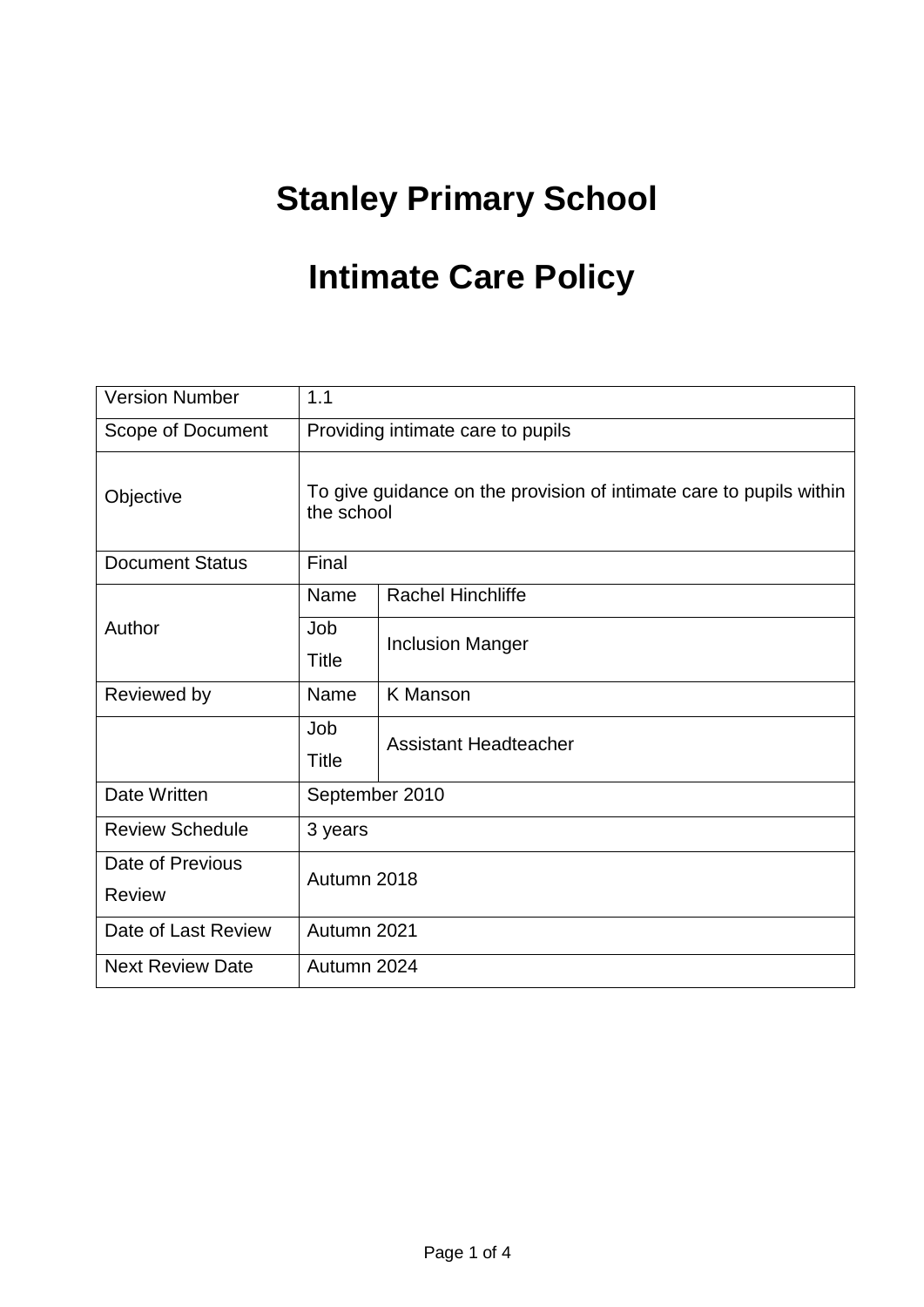#### **Introduction:**

Stanley Primary School is committed to ensuring that all staff responsible for intimate care of children and young people will undertake their duties in a professional manner at all times.

This school takes seriously its responsibility to safeguard and promote the welfare of the children and young people in its care.

The Governing Body recognises its duties and responsibilities in relation to the Disability Discrimination Act, which requires that any child with an impairment that affects his/her ability to carry out normal day-to-day activities must not be discriminated against.

We recognise that there is a need for children and young people to be treated with respect when intimate care is given.

No child shall be attended to in a way that causes distress, embarrassment or pain.

Staff will work in close partnership with parents and carers to share information and provide continuity of care.

This policy is to be read in conjunction with the following policies:

Child Protection/Safeguarding Policy Positive handling Anti- Bullying **Behaviour** Health and Safety Admission

#### **Definition:**

Intimate care is defined as any care which involves washing, touching or carrying out an invasive procedure that most children and young people carry out for themselves, but which some are unable to do. Disabled pupils may be unable to meet their own care needs for a variety of reasons and will require regular support.

#### **Our approach to best practice:**

- The management of all children with intimate care needs will be carefully planned.
- Staff who provide intimate care follow the school guidelines (see Appendix 1).
- Where specialist equipment and facilities above that currently available in the school are required, every effort will be made to provide appropriate facilities in a timely fashion, following assessment by a Physiotherapist and/or Occupational Therapist.
- There is careful communication with any pupil who requires intimate care in line with their preferred means of communication to discuss needs and preferences.
- Staff will be supported to adapt their practice in relation to the needs of individual children taking into account developmental changes such as the onset of puberty and menstruation.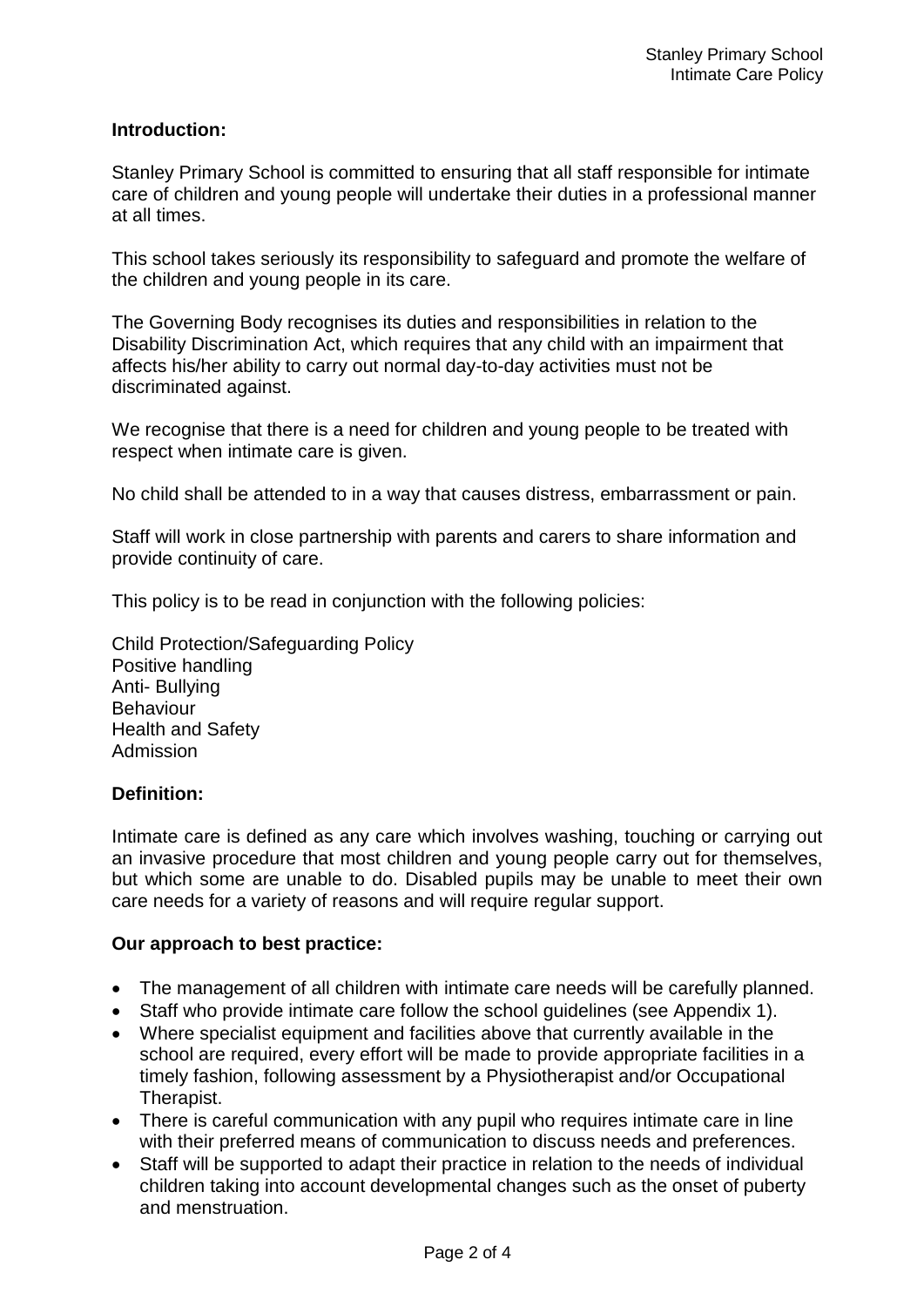- Pupils will be supported to achieve the highest level of independence possible, according to their individual condition and abilities
- Each child's right to privacy will be respected
- Wherever possible the child will be cared for by an adult of the same sex. However, this principle may have to be waived where the failure to provide appropriate care would result in negligence, for example female staff supporting boys in our school as no male staff are available
- Individual care plans will be drawn up for any pupil requiring *regular* intimate care
- Care should not be carried out by a member of staff working alone with a child.
- Intimate care arrangements will be discussed with parents/carers on a regular basis and recorded on the care plan
- The needs and wishes of children and parents will be taken into account wherever possible, within the constraints of staffing and equal opportunities legislation
- Where a care plan is not in place and a child has needed help with intimate care (in the case of a toilet 'accident') then parents/carers will be informed the same day. This information should be treated as confidential and communicated in person, via telephone or by sealed letter (not via the home school diary)

#### **Child Protection:**

The Governors and staff of Stanley Primary School recognise that disabled children are particularly vulnerable to all forms of abuse.

Child Protection and Multi-Agency Child Protection procedures will be adhered to at all times.

All children will be taught personal safety skills carefully matched to their level of development and understanding.

If a member of staff has any concerns about physical changes in a child's presentation (unexplained marks, bruises or soreness for example) s/he will immediately report concerns to the Designated Person for Child Protection.

If a child becomes distressed or unhappy about being cared for by a particular member of staff, the matter will be investigated at an appropriate level and outcomes recorded.

If a child is accidentally hurt during the intimate care or misunderstands or misinterprets something, reassure the child, ensure their safety and report the incident immediately to the designated teacher.

Report and record any unusual emotional or behavioural response by the child.

Parents/carers will be contacted at the earliest opportunity as part of the process of reaching a resolution. Further advice will be taken from partner agencies.

If a child makes an allegation about a member of staff this will be investigated in accordance with agreed procedures.